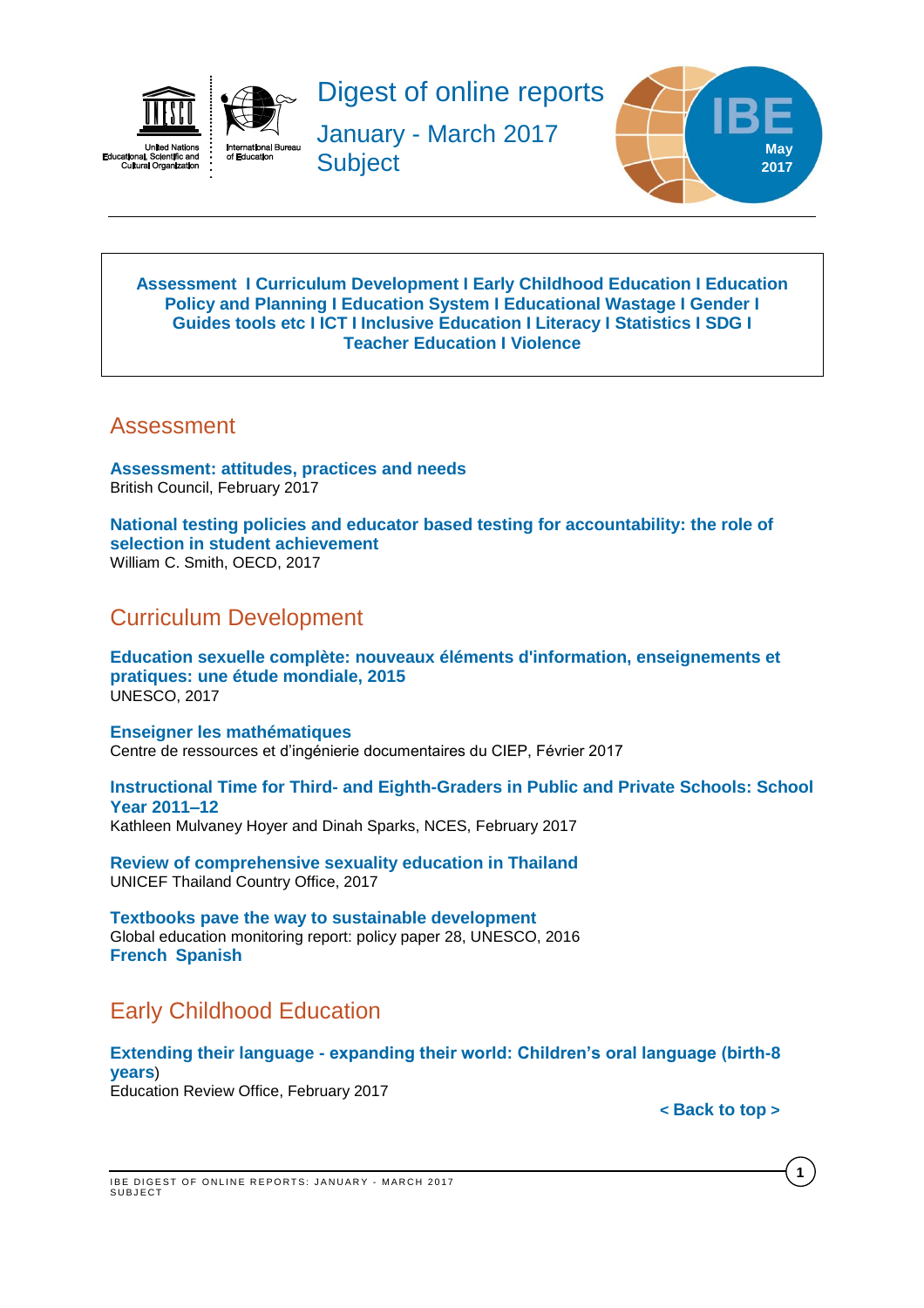**[Inclusive Early Childhood Education: An analysis of 32 European examples](https://www.european-agency.org/sites/default/files/IECE%20%C2%AD%20An%20Analysis%20of%2032%20European%20Examples.pdf)** European Agency for Special Needs and Inclusive Education, January 2017

**[Protection et éducation de la petite enfance : une priorité en Afrique, en Amérique du](http://www.ciep.fr/sites/default/files/atoms/files/focus-protection-education-petite-enfance-priorite-afrique-amerique-sud-asie.pdf)  [Sud et en Asie](http://www.ciep.fr/sites/default/files/atoms/files/focus-protection-education-petite-enfance-priorite-afrique-amerique-sud-asie.pdf)** CIEP, Février 2017

## <span id="page-1-0"></span>Education Policy and Planning

**[Continued support for improving the lowest-performing schools](https://www.brookings.edu/wp-content/uploads/2017/02/es_20170209_loeb_evidence_speaks.pdf)** Evidence Speaks Reports, Vol 2, #8, the Brookings Institution, February 2017

**[Globalization and the neoliberal imaginary of educational reform](http://unesdoc.unesco.org/images/0024/002473/247328e.pdf)** Education, research and foresight: working papers, Series: 20, UNESCO, 2017

**[Innovation and Technology to Accelerate Progress in Education](https://www.brookings.edu/wp-content/uploads/2017/02/global_20170223_innovation-and-technology.pdf)** Rebecca Winthrop and al., the Center for Universal Education at the Brookings Institution, February 2017

**[Partnering for prosperity: education for green and inclusive growth; Global education](http://unesdoc.unesco.org/images/0024/002469/246918e.pdf)  [monitoring report, 2016;summary](http://unesdoc.unesco.org/images/0024/002469/246918e.pdf)**  UNESCO, 2017

**[Public-private partnerships as an education policy approach: multiple meanings, risks](http://unesdoc.unesco.org/images/0024/002473/247327e.pdf)  [and challenges](http://unesdoc.unesco.org/images/0024/002473/247327e.pdf)**

Education, research and foresight: working papers, Series: 19, UNESCO, 2017

#### **[Support Mechanisms for Evidence-based Policy-Making in Education](https://webgate.ec.europa.eu/fpfis/mwikis/eurydice/images/f/f4/206_EN_Evidence_based_policy_making.pdf)** Eurydice, 2017

**[Youth and changing realities: rethinking secondary education in Latin America](http://unesdoc.unesco.org/images/0024/002475/247577e.pdf)** UNESCO, 2017 **[Spanish](http://unesdoc.unesco.org/images/0024/002475/247578s.pdf)**

## <span id="page-1-1"></span>Education System

**[The 2017 Brown Center Report on American Education: How Well Are American](https://www.brookings.edu/wp-content/uploads/2017/03/2017-brown-center-report-on-american-education.pdf)  [Students Learning?](https://www.brookings.edu/wp-content/uploads/2017/03/2017-brown-center-report-on-american-education.pdf)** Brown Center on Education Policy at Brookings, March 2017

**[Comment améliorer la qualité de l'enseignement primaire et secondaire ?](http://www.wathi.org/wp-content/uploads/2017/03/Mataki_Education.pdf)**  Mataki, Numéro 4, WATHI, Mars 2017

**[Les indicateurs de l'enseignement 2015 -](http://www.agers.cfwb.be/index.php?page=26998&navi=2264) 10ème édition** Ministère de la Fédération Wallonie-Bruxelles - Enseignement.be, 2017

**2**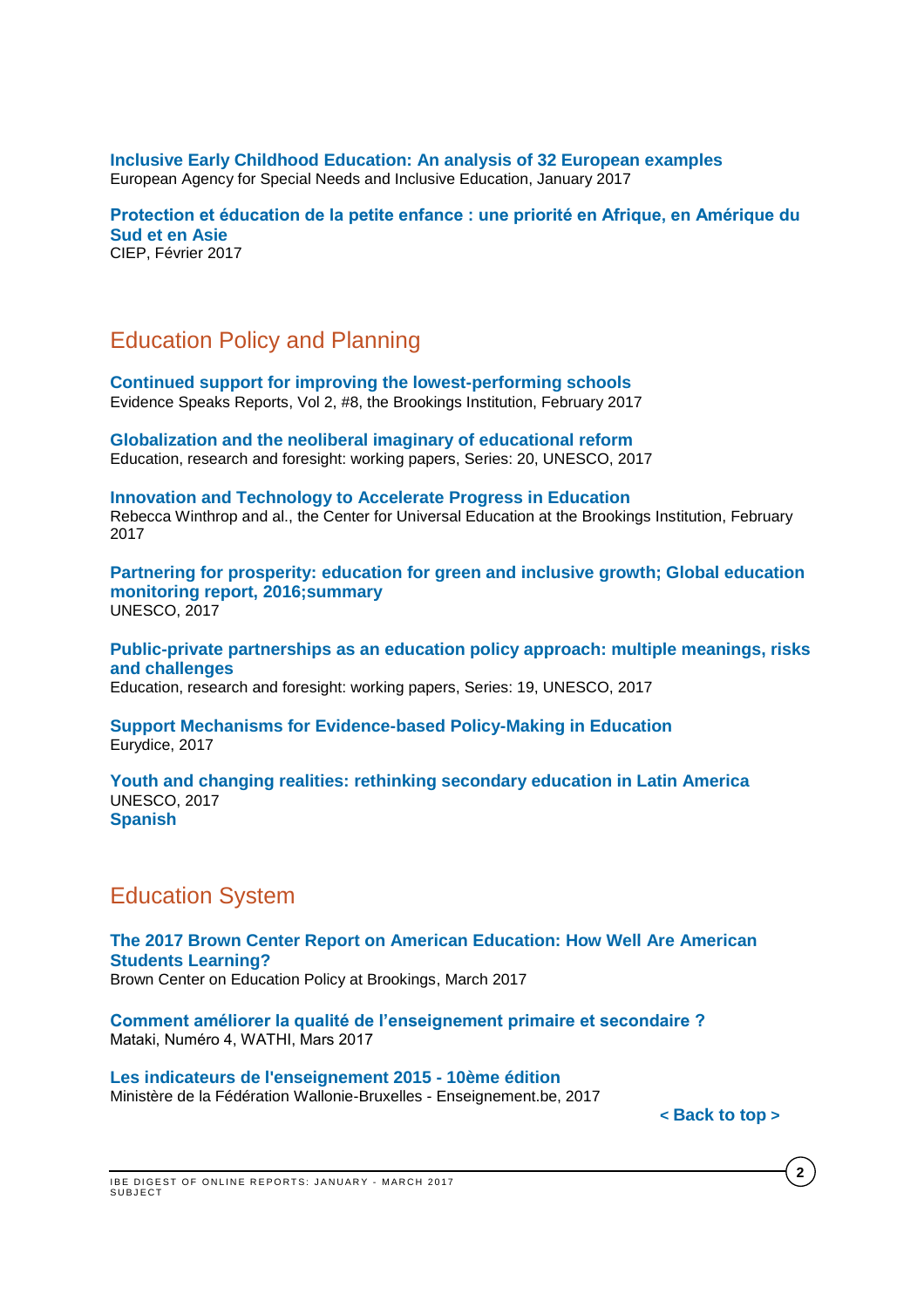# **[The National Indian Education Study: 2015](https://nces.ed.gov/pubsearch/pubsinfo.asp?pubid=2017161)**

NCES, March 2017

**[OECD Reviews of Integrity in Education: Ukraine 2017](http://www.oecd-ilibrary.org/education/oecd-reviews-of-integrity-in-education-ukraine_9789264270664-en)** OECD, March 2017

**PASEC2014 – [Performances du système éducatif nigérien : Compétences et facteurs](http://www.pasec.confemen.org/wp-content/uploads/2017/01/PASEC2014_Rapport-Niger_Final.pdf)  [de réussite au primaire](http://www.pasec.confemen.org/wp-content/uploads/2017/01/PASEC2014_Rapport-Niger_Final.pdf)** PASEC, Janvier 2017

**[Por una educación garante de derechos: Demandas de estudiantes secundaristas](http://v2.campanaderechoeducacion.org/es/publicaciones/clade/publicaciones-tematicas.html?download=392%3A2017-01-20-21-16-50)  [para América Latina y el Caribe](http://v2.campanaderechoeducacion.org/es/publicaciones/clade/publicaciones-tematicas.html?download=392%3A2017-01-20-21-16-50)** Campaña Latinoamericana por el Derecho a la Educación, Enero de 2017

**[Structural Indicators for Monitoring Education and Training Systems in Europe 2016 –](https://webgate.ec.europa.eu/fpfis/mwikis/eurydice/index.php/Publications:Structural_Indicators_for_Monitoring_Education_and_Training_Systems_in_Europe_2016_%E2%80%93_Thematic_Overviews) [Thematic Overviews](https://webgate.ec.europa.eu/fpfis/mwikis/eurydice/index.php/Publications:Structural_Indicators_for_Monitoring_Education_and_Training_Systems_in_Europe_2016_%E2%80%93_Thematic_Overviews)** Eurodyce, February 2017

## <span id="page-2-0"></span>Educational Wastage

**[Information for accountability: transparency and citizen engagement for improved](https://www.brookings.edu/wp-content/uploads/2017/01/global_20170125_information_for_accountability.pdf)  [service delivery in education systems](https://www.brookings.edu/wp-content/uploads/2017/01/global_20170125_information_for_accountability.pdf)** Lindsay Read &Tamar Manuelyan Atinc, Brookings Institution, January 2017

### <span id="page-2-1"></span>Gender

**[Does Keeping Adolescent Girls in School Protect Against Sexual Violence? Quasi-](http://www.jahonline.org/article/S1054-139X(16)30354-8/fulltext)[Experimental Evidence From East and Southern Africa](http://www.jahonline.org/article/S1054-139X(16)30354-8/fulltext)** Julia Andrea Behrman, Journal of Adolescent Health, Volume 60, Issue 2, February 2017

**[Renforcer et généraliser aujourd'hui la formation à l'égalité filles-garçons des](http://www.haut-conseil-egalite.gouv.fr/IMG/pdf/hce_rapport_formation_a_l_egalite_2017_02_22_vf.pdf)  [enseignant.e.s pour construire la société égalitaire de demain](http://www.haut-conseil-egalite.gouv.fr/IMG/pdf/hce_rapport_formation_a_l_egalite_2017_02_22_vf.pdf)** Haut Conseil à l'Egalité, Février 2017

### <span id="page-2-2"></span>Guides, tools, etc

**[EMI: partir des pratiques des élèves](http://ife.ens-lyon.fr/vst/DA-Veille/115-janvier-2017.pdf)** Claire Joubaire, Dossier de veille de l'IFÉ n° 115, janvier 2017

**[Investigations into using data to improve learning: Philippines case study](https://www.brookings.edu/wp-content/uploads/2017/03/global-20170307-philippines-case-study.pdf)** The Brookings Institution, March 2017

**3**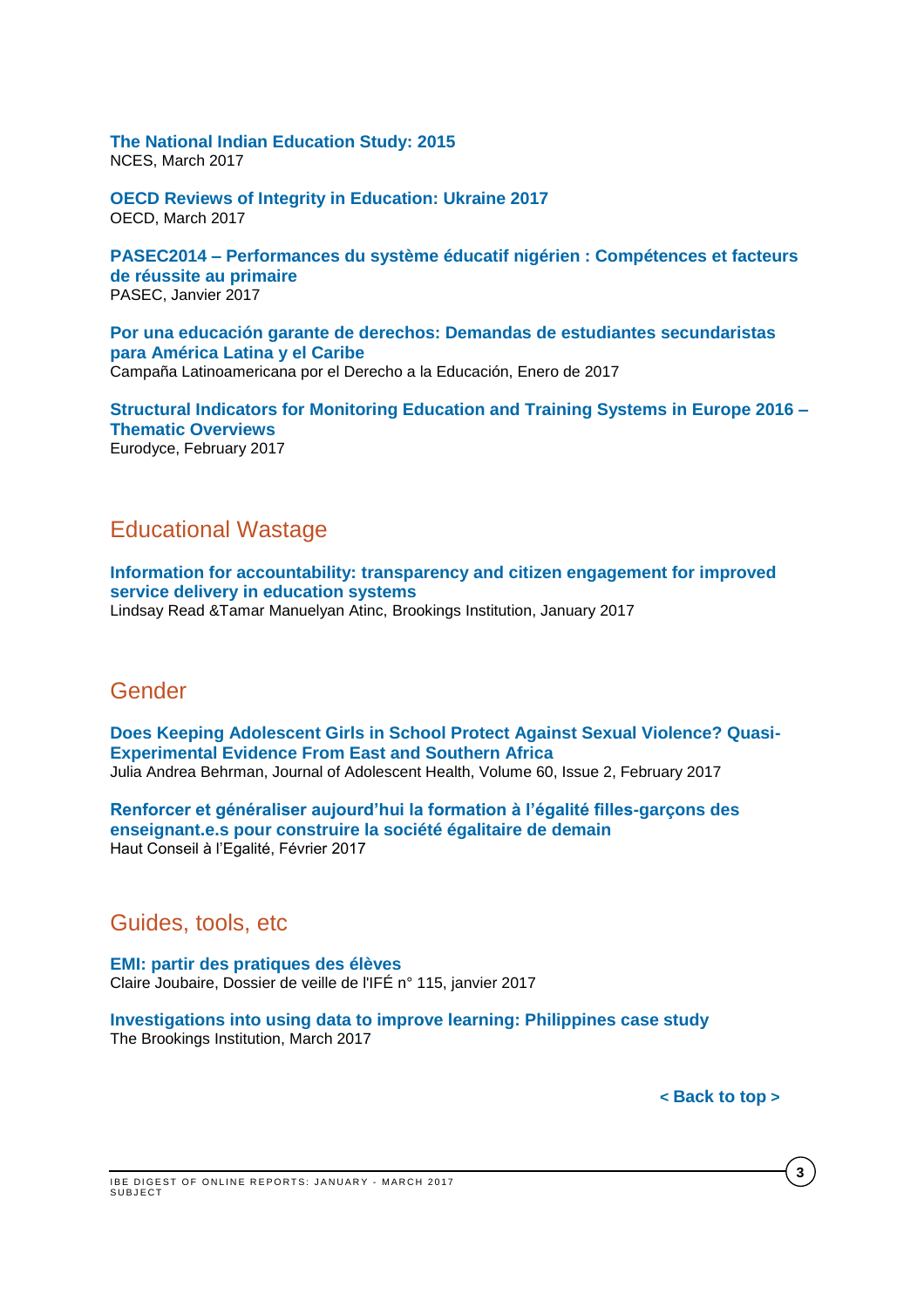#### **[Pedagogy versus school readiness : the impact of a randomized reading instruction](http://documents.worldbank.org/curated/en/651771484764766333/pdf/WPS7944.pdf)  [intervention and community-based playgroup intervention on early grade reading](http://documents.worldbank.org/curated/en/651771484764766333/pdf/WPS7944.pdf)  [outcomes in Tonga](http://documents.worldbank.org/curated/en/651771484764766333/pdf/WPS7944.pdf)**

Policy Research Working Paper 7944, Kevin Macdonald et al., The World Bank Group, January 2017

**[Reimagining the School Day: Innovative Schedules for Teaching and Learning](https://www.americanprogress.org/issues/education/reports/2017/02/23/426723/reimagining-the-school-day/)** Center for American Progress, February 2017

## <span id="page-3-0"></span>ICT

**[Is it the way they use it? Teachers, ICT and student achievement](http://ac.els-cdn.com/S0272775715302776/1-s2.0-S0272775715302776-main.pdf?_tid=7362ea60-f9d9-11e6-a632-00000aacb361&acdnat=1487862482_24d57920a9b69314f513c92f0f37ad4e)** Simona Lorena Comi and al., Ecomonics of Education Review 56 (2017) 24–39, February 2017

**[Les pratiques d'enseignement et d'apprentissage avec le numérique : le cas des](http://www.rean.be/)  [tableaux blancs interactifs et des tablettes numériques au sein des écoles de la Ville](http://www.rean.be/)  [de Bruxelles](http://www.rean.be/)** Roland, N., Choumane, M. & Vanmeerhaeghe, S., Université libre de Bruxelles, 2016

**[Reimagining the Role of Technology in Education: 2017 National Education](https://tech.ed.gov/files/2017/01/NETP17.pdf)  [Technology Plan Update](https://tech.ed.gov/files/2017/01/NETP17.pdf)**

U.S. Department of Education, January 2017

**[What Happens to IT Education? The Case in Estonia with Some Recommendations for](http://search.proquest.com/central/docview/1874276786/AA14672FF0B2439DPQ/37?accountid=41859)  [International Discussion](http://search.proquest.com/central/docview/1874276786/AA14672FF0B2439DPQ/37?accountid=41859)**  International Journal of Information and Education Technology, March 2017 (ProQuest)

## <span id="page-3-1"></span>Inclusive Education

**[Directrices para mejorar la atención educativa de niñas niños y adolescentes](http://publicaciones.inee.edu.mx/buscadorPub/P1/F/104/P1F104.pdf)  [indígenas](http://publicaciones.inee.edu.mx/buscadorPub/P1/F/104/P1F104.pdf)** INEE, 2017

**[Empowering and Enabling Teachers to Improve Equity and Outcomes for All](http://www.oecd-ilibrary.org/education/empowering-and-enabling-teachers-to-improve-equity-and-outcomes-for-all_9789264273238-en)** OECD, March 2017

**[Low-income pupils' progress at secondary school](https://www.gov.uk/government/uploads/system/uploads/attachment_data/file/594363/Progress_at_Secondary_School_report_final.pdf)** Social Mobility Commission, February 2017

**[Review of the Pilot of a New Model for Allocating Teaching Resources to Mainstream](http://www.education.ie/en/Publications/Inspection-Reports-Publications/Evaluation-Reports-Guidelines/Review-of-the-Pilot-of-a-New-Model-for-Allocating-Teaching-Resources-for-Pupils-with-Special-Educational-Needs.pdf)  [Schools to Support Pupils with Special Educational Needs](http://www.education.ie/en/Publications/Inspection-Reports-Publications/Evaluation-Reports-Guidelines/Review-of-the-Pilot-of-a-New-Model-for-Allocating-Teaching-Resources-for-Pupils-with-Special-Educational-Needs.pdf)** Department of Education and Skills, January 2017

#### **[These are our children](https://www.gov.uk/government/uploads/system/uploads/attachment_data/file/585376/Lenehan_Review_Report.pdf)**

Dame Christine Lenehan, Council for Disabled Children, January 2017

**4**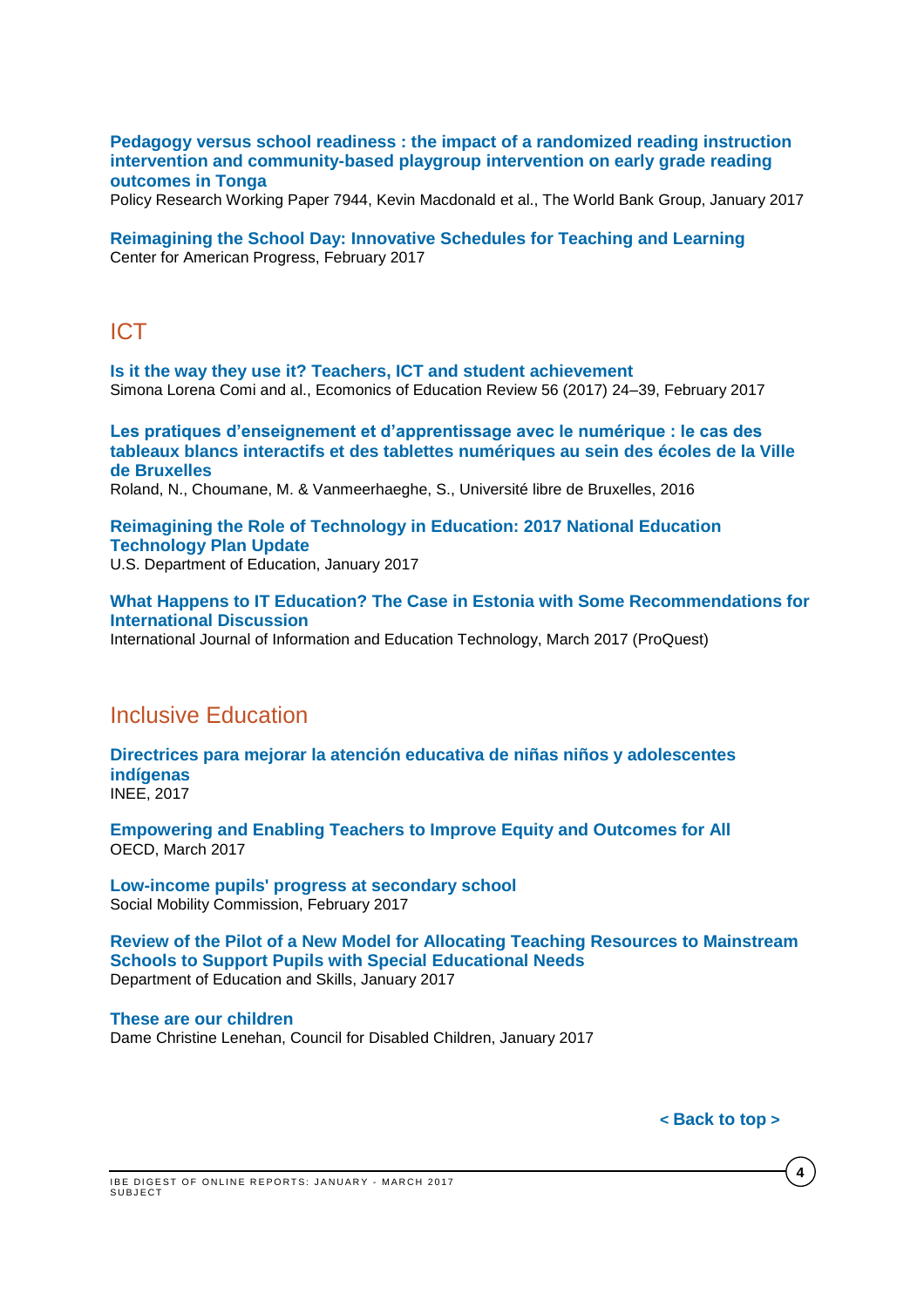## <span id="page-4-0"></span>**Literacy**

**[Reading the past, writing the future: a report on National Literacy Campaign and](http://unesdoc.unesco.org/images/0024/002473/247317e.pdf)  [Literate Nepal Mission](http://unesdoc.unesco.org/images/0024/002473/247317e.pdf)**

Sharma, Tanka Nath, UNESCO Office Kathmandu, 2017

**[Teaching and learning to read in a multilingual context: ways forward for three sub-](http://unesdoc.unesco.org/images/0024/002475/247533e.pdf)[Saharan African countries \(Burkina Faso, Niger, Senegal\)](http://unesdoc.unesco.org/images/0024/002475/247533e.pdf)**  UNESCO-IBE, 2017

## <span id="page-4-1"></span>**Statistics**

**[Annual Education Statistics 2016](http://www.education.gov.bt/documents/10180/12664/Annual+Education+Statistics+2016.pdf/8dc6828d-4de3-4e57-bc8c-0f6e9930422e?version=1.0)** Ministry of Education, January 2017

**[Annual Report 2016](http://reliefweb.int/sites/reliefweb.int/files/resources/somalia_education_cluster_annual_report_2016.pdf)**  Somalia Education Cluster, January 2017

**[Annual Status of Education Report 2016](http://img.asercentre.org/docs/Publications/ASER%20Reports/ASER%202016/aser_2016.pdf)** ASER Centre, January 2017

**[¿Cómo interpretar los resultados de PISA? \(2 ed\)](http://publicaciones.inee.edu.mx/buscadorPub/P1/C/406/P1C406.pdf)** INEE, 2017

**[Medias y porcentajes en PISA: un primer paso para su comprensión \(2 ed\)](http://publicaciones.inee.edu.mx/buscadorPub/P1/C/407/P1C407.pdf)** INEE, 2017

**OECD Reviews of School [Resources:](http://www.oecd-ilibrary.org/docserver/download/9116121e.pdf?expires=1480598764&id=id&accname=guest&checksum=491ED44E74F853675EFF7FB80DCA1C43) Uruguay 2016** Paulo Santiago and oth., OECD, November 2016

## <span id="page-4-2"></span>SDG

**The Conceptualization [of competencies related to sustainable development and](http://unesdoc.unesco.org/images/0024/002473/247343E.pdf)  [sustainable lifestyles](http://unesdoc.unesco.org/images/0024/002473/247343E.pdf)** In-Progress Reflection No. 8 on Current and Critical Issues in Curriculum, Learning and Assessment, UNESCO-IBE, February 2017

**[Education for Sustainable Development Goals: learning objectives](http://unesdoc.unesco.org/images/0024/002474/247444e.pdf)** Rieckmann, Marco, UNESCO, 2017 **[French](http://unesdoc.unesco.org/images/0024/002475/247507f.pdf)**

## <span id="page-4-3"></span>Teacher Education

**[2017 Interim teacher assessment frameworks at the end of key stage 2](https://www.gov.uk/government/uploads/system/uploads/attachment_data/file/538415/2017_interim_teacher_assessment_frameworks_at_the_end_of_key_stage_2_150716_PDFa.pdf)** Standards and Testing Agency, March 2017

**5**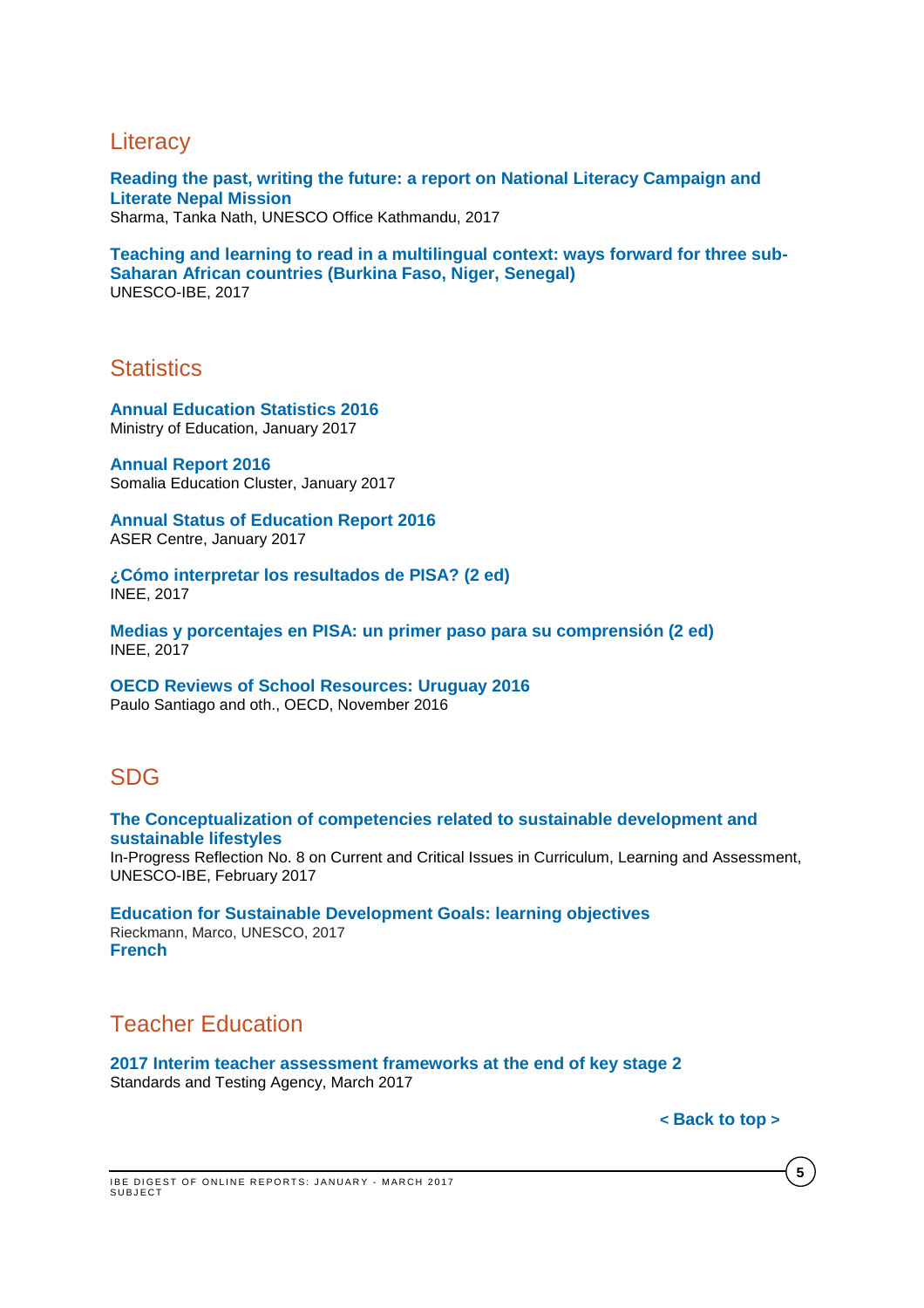**[Certification Status and Experience of U.S. Public School Teachers: Variations Across](http://nces.ed.gov/pubsearch/pubsinfo.asp?pubid=2017056)  [Student Subgroups](http://nces.ed.gov/pubsearch/pubsinfo.asp?pubid=2017056)**

Rahman, T. and al., NCES, March 2017

**[Pedagogical](http://www.oecd-ilibrary.org/education/pedagogical-knowledge-and-the-changing-nature-of-the-teaching-profession_9789264270695-en) Knowledge and the Changing Nature of the Teaching Profession** Karolina Deligiannidi and al., OECD, February 2017

**[Running in Place: How New Teacher Evaluations Fail to Live Up to Promises](http://www.nctq.org/dmsStage/Final_Evaluation_Paper)** National Council on Teacher Quality, January 2017

**[Teaching and technology: case studies from India](http://www.teachingenglish.org.uk/sites/teacheng/files/Teaching%20and%20technology%20case%20studies%20from%20India_FINAL_low_res_NEW.pdf)** British Council, January 2017

**[Understanding emotional and social intelligence among English language teachers](http://www.teachingenglish.org.uk/sites/teacheng/files/G211_ELTRA_Gkonou%20and%20Mercer%20paper_FINAL_web.pdf)** Christina Gkonou and Sarah Mercer, ELT Research Papers 17.03, British Council, January 2017

**[What Do Teachers Know and Do? Does It Matter? Evidence from Primary Schools in](http://documents.worldbank.org/curated/en/882091485440895147/pdf/WPS7956.pdf)  [Africa](http://documents.worldbank.org/curated/en/882091485440895147/pdf/WPS7956.pdf)** 

Policy Research Working Paper 7956, Tessa Bold and oth., The World Bank Group, January 2017

**[What do we know about teachers' selection and professional development in high](http://www.oecd-ilibrary.org/docserver/download/87acdc87-en.pdf?expires=1491889792&id=id&accname=guest&checksum=2ADDFF17F15AFC177090493D67B3B7CE)  [performing countries?](http://www.oecd-ilibrary.org/docserver/download/87acdc87-en.pdf?expires=1491889792&id=id&accname=guest&checksum=2ADDFF17F15AFC177090493D67B3B7CE)** OECD, March 2017

## <span id="page-5-0"></span>Violence

**[Let's decide how to measure school violence](http://unesdoc.unesco.org/images/0024/002469/246984E.pdf)** Global education monitoring report: policy paper 29. UNESCO, 2017

**[School violence and bullying: global status report](http://unesdoc.unesco.org/images/0024/002469/246970e.pdf)** UNESCO, 2017 **[French](http://unesdoc.unesco.org/images/0024/002469/246976f.pdf)**